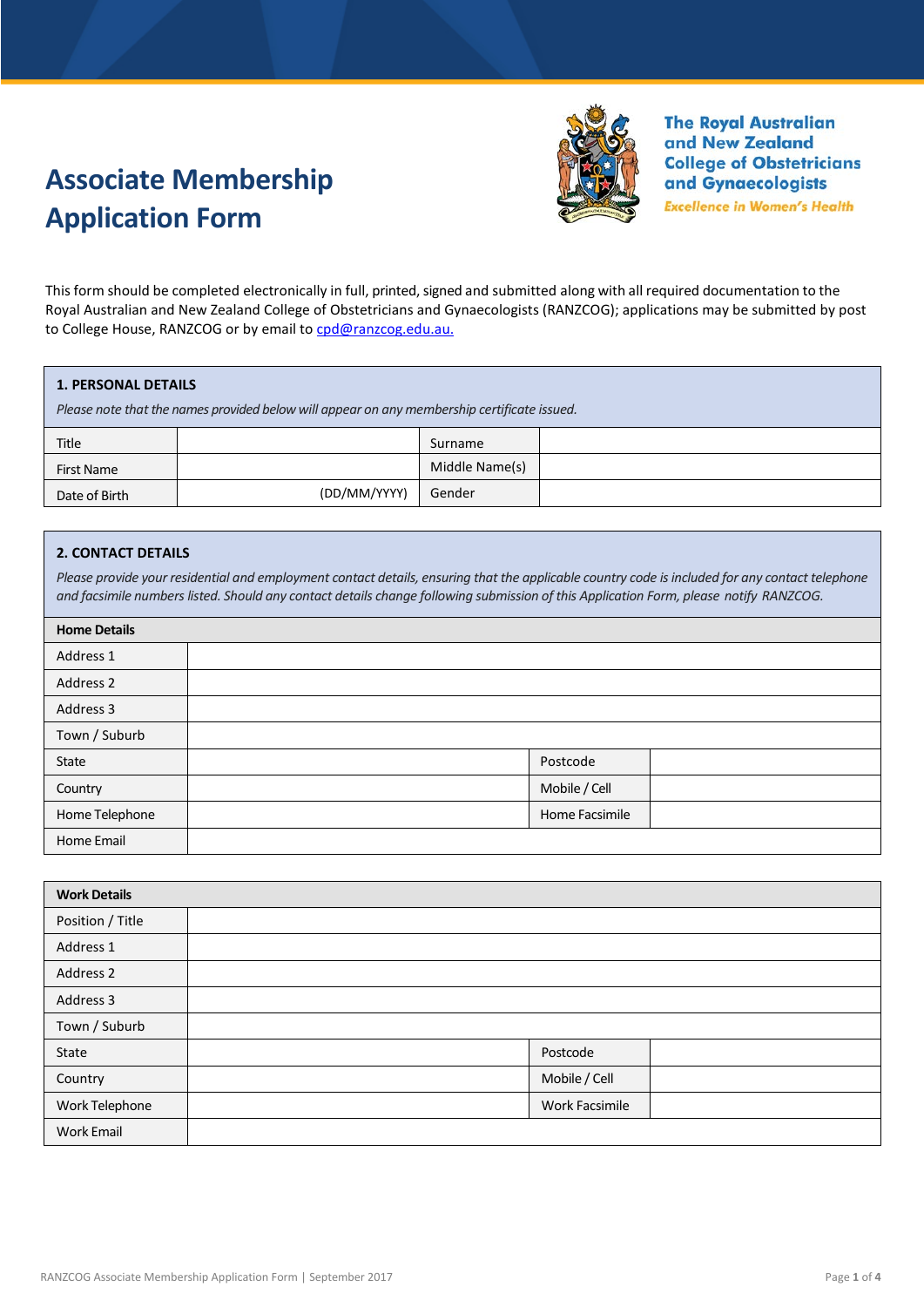| Postal Details (if different from above) |  |          |  |
|------------------------------------------|--|----------|--|
| Address 1                                |  |          |  |
| Address 2                                |  |          |  |
| Address 3                                |  |          |  |
| Town / Suburb                            |  |          |  |
| State                                    |  | Postcode |  |
| Country                                  |  |          |  |

# **3. COMMUNICATION**

| Please indicate your preferred postal address and email address to receive communication from RANZCOG |              |                     |                |  |
|-------------------------------------------------------------------------------------------------------|--------------|---------------------|----------------|--|
| Preferred address for correspondence and mailings                                                     | Home Address | <b>Work Address</b> | Postal Address |  |
| Preferred email for correspondence                                                                    | Home Email   | <b>Work Email</b>   |                |  |

## **4. QUALIFICATIONS**

*To be eligible to apply for Associate Membership of RANZCOG, applicants must be a registered medical practitioners working as a specialist in obstetrics and gynaecology (O&G); please provide details below of medical/specialist qualifications.* 

| Qualification | <b>Conferring Institution</b> | Country | <b>Year Conferred</b> |
|---------------|-------------------------------|---------|-----------------------|
|               |                               |         |                       |
|               |                               |         |                       |
|               |                               |         |                       |
|               |                               |         |                       |

# **5. CURRENT POST / EMPLOYMENT**

*Applicants seeking to be admitted as Associate Members of RANZCOG must be a registered medical practitioner working as a specialist in O&G; please provide details of current employment post(s).* 

| Position (e.g. Consultant, GP, Specialist Registrar) | Name of Hospital / Unit / Surgery | <b>Date Appointed</b> |
|------------------------------------------------------|-----------------------------------|-----------------------|
|                                                      |                                   |                       |
|                                                      |                                   |                       |
|                                                      |                                   |                       |

# **6. QUALIFICATIONS**

*Applicants must be working as an unsupervised specialist in O&G in Australia or New Zealand (Vocational Scope) and must not be a RANZCOG Fellow; please confirm eligibility below.*

| I confirm that I am working as a unsupervised specialist in O&G in Australia or New Zealand (Vocational Scope)               |
|------------------------------------------------------------------------------------------------------------------------------|
| I confirm that I am not a RANZCOG Fellow                                                                                     |
| Nets DANZCOC Besulation A1 quilippe the eligibility for Categorias of Mamphorehin, Blogen angusa that you have read those re |

**Note:** RANZCOG Regulation A1 outlines the eligibility for Categories of Membership. Please ensure that you have read these regulations before submitting an application for membership as an Associate Member.

| <b>7. SUPPORTING DOCUMENTATION</b><br>Please review the below list of documents to be provided in support of this application and confirm that this documentation is being provided. |                                                                                 |  |                                                                                                                                                          |  |
|--------------------------------------------------------------------------------------------------------------------------------------------------------------------------------------|---------------------------------------------------------------------------------|--|----------------------------------------------------------------------------------------------------------------------------------------------------------|--|
|                                                                                                                                                                                      | Certified copy of primary medical qualification<br>and any qualification in O&G |  | Confirmation of employment letter from current employer,<br>issued on official institutional letterhead and dated within one<br>(1) month of application |  |
|                                                                                                                                                                                      | Certified copy of current medical registration                                  |  | <b>Current Curriculum Vitae</b>                                                                                                                          |  |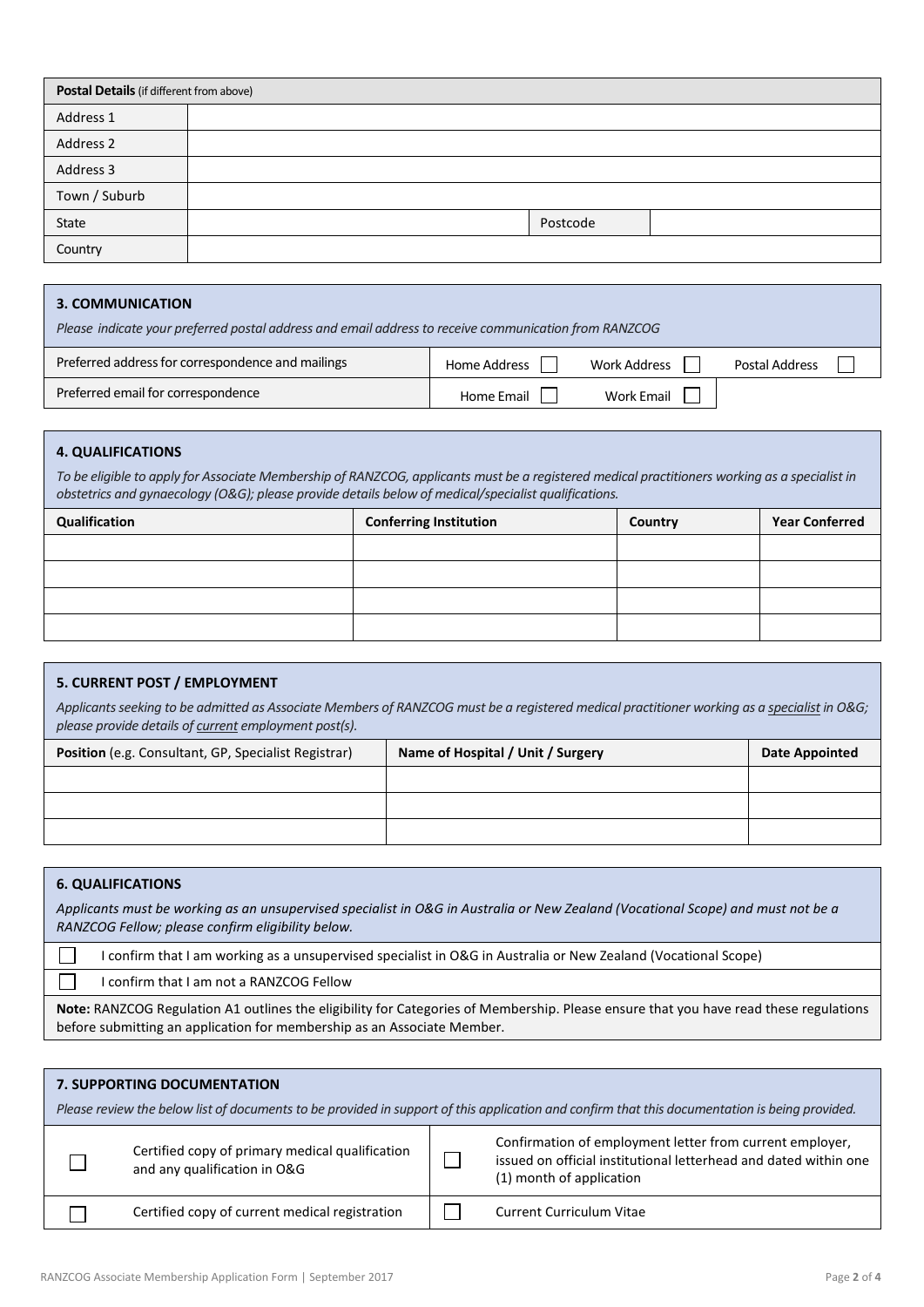#### **8. REFEREE DETAILS**

*Please provide details of two Referees, referees must be current Fellows of RANZCOG and have agreed in support of this application. RANZCOG may decide to contact these individuals for a personal reference.*

| <b>Referee #1 Details</b> |  |                |  |  |
|---------------------------|--|----------------|--|--|
| Title                     |  | Surname        |  |  |
| <b>First Name</b>         |  | Middle Name(s) |  |  |
| Preferred Telephone       |  |                |  |  |
| <b>Preferred Email</b>    |  |                |  |  |

| <b>Referee #2 Details</b> |  |                |  |  |
|---------------------------|--|----------------|--|--|
| Title                     |  | Surname        |  |  |
| <b>First Name</b>         |  | Middle Name(s) |  |  |
| Preferred Telephone       |  |                |  |  |
| Preferred Email           |  |                |  |  |

#### **9. APPLICATION FEE**

 $\Box$ 

 $\Box$ 

*An application fee is payable at the time of application. Membership applications will not be progressed until the application fee is paid to RANZCOG.*

| Card Type               | <b>MasterCard</b><br>Visa |           |  |
|-------------------------|---------------------------|-----------|--|
| <b>Cardholders Name</b> |                           |           |  |
| Card Expiry             | (MM/YY)                   |           |  |
| Card Number             |                           |           |  |
| Amount Paid             | AUD \$170 / NZD \$196     | Signature |  |

#### **10. MEMBERSHIP ANNUAL SUBSCRIPTION FEE**

*An invoice for payment of the Associate Membership annual subscription fee will be issued upon approval of this application and notification of admittance to membership of RANZCOG. Please note that, in accordance with its Constitution, RANZCOG has the absolute right to refuse to admit to membership any person without giving any reason for that decision.*

I acknowledge that the current annual subscription fee for an Associate Member is AUD \$1,570 / NZD \$1,806

I agree to pay the applicable annual subscription fee for Associate Membership, as determined by the RANZCOG Board

#### **12. VERIFICATION OF QUALIFICATIONS AND RELEASE INFORMATION**

*When assessing applications for College membership, it may be necessary in some instances for RANZCOG to seek verification of an applicant's primary and/ or specialist medical qualifications through a third party, notably the Education Commission for Foreign Medical Graduates (ECFMG), or to seek information or make enquiries in relation to professional registration or conduct. Where there is a charge to the College for obtaining such information, the applicant will be asked to pay that fee in addition to the standard application fee. Membership applications will not be progressed until the outstanding fee is paid to RANZCOG.*